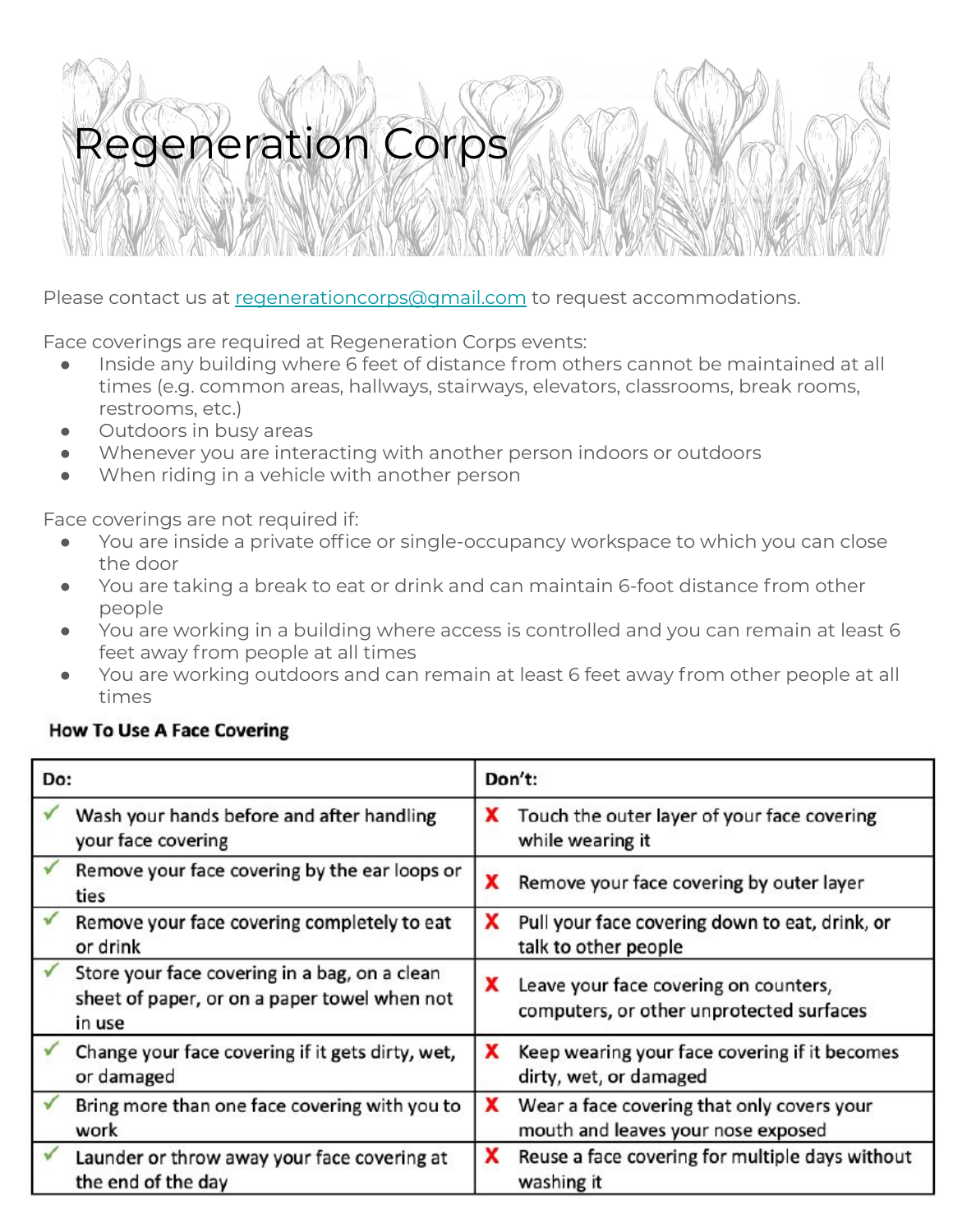#### **DON'T WEAR MASK LOOSELY WITH GAPS ON SIDES.**









DON'T COVER JUST TIP OF NOSE





DON'T PUSH UNDER CHIN



**BUT DO THIS** 

Wear your mask so it comes all the way up, close to the bridge of your nose, and all the way down under your chin. Do your best to tighten the loops or ties so it's snug around your face, without gaps.

#### **Examples of Acceptable Face Coverings**

In order to comply with this guidance, your face covering must:

- Be secured with ear loops or head ties  $\bullet$
- Fit snugly and comfortably around your face  $\bullet$
- Cover your nose and mouth  $\bullet$
- Allow you to breath normally without restriction.
- If using a cloth face covering, it must able to be machine washed and dried without changing the  $\bullet$ shape or damaging the material
- NOT have any valves that allow exhaled air through the face covering without being filtered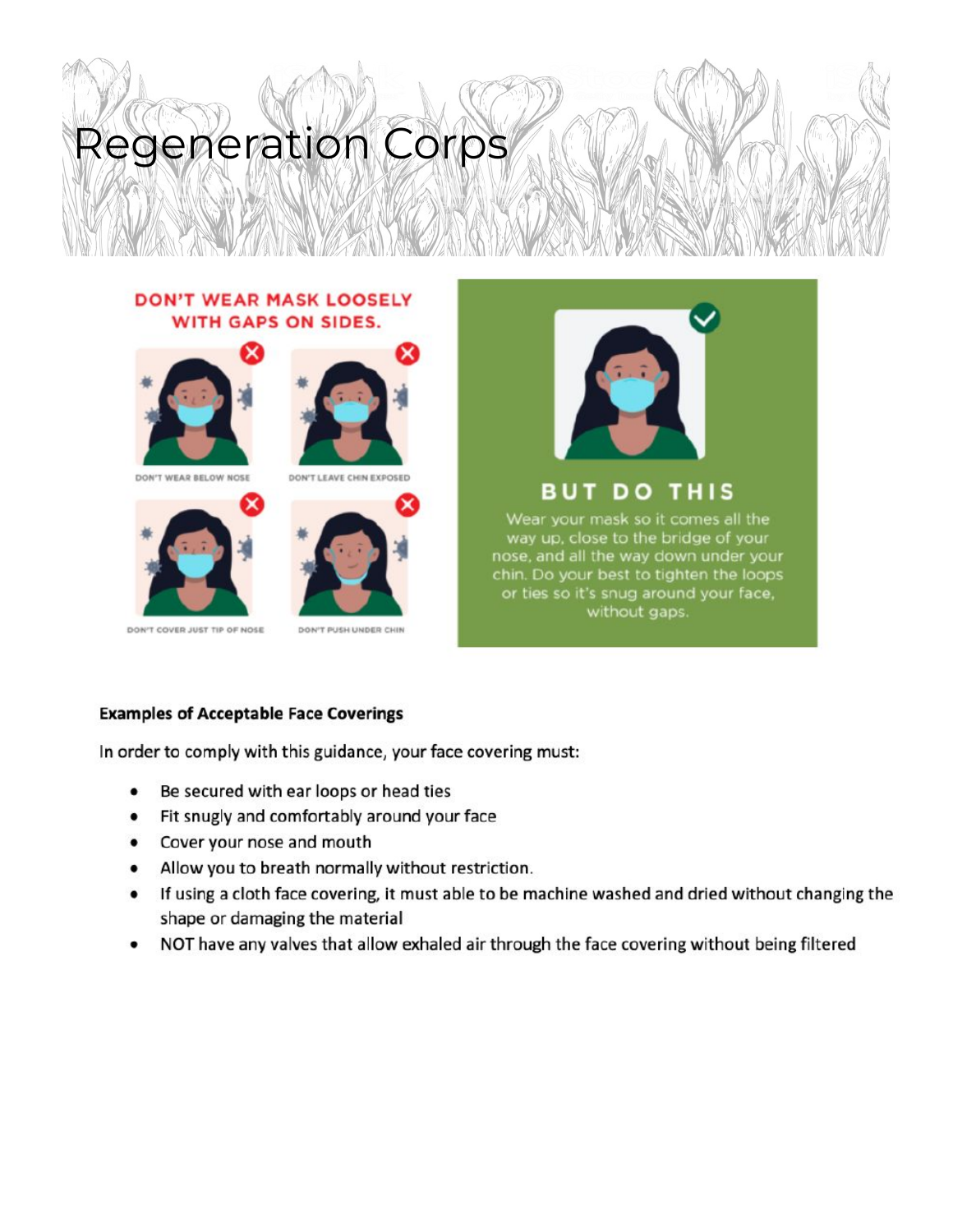| Mask Type            |                                                                                                                                                                                                                                        |
|----------------------|----------------------------------------------------------------------------------------------------------------------------------------------------------------------------------------------------------------------------------------|
| Surgical-style masks | These masks are disposable and should not be<br>laundered.<br>They should be thrown away after use or if they<br>become wet, dirty, or damaged.                                                                                        |
| Cloth face coverings | CDC Guidelines on how to make masks<br>https://www.cdc.gov/coronavirus/2019-ncov/prevent-getting-<br>sick/how-to-make-cloth-face-covering.html<br>Cloth face coverings must be laundered at<br>home after use                          |
| Dust or paper masks  | These are available for purchase at home<br>improvement or hardware stores.<br>Dust or paper masks are disposable and should<br>not be laundered.<br>They should be thrown away after use or if they<br>become wet, dirty, or damaged. |
| N-95 Respirators     | N-95 respirators should be used by professional<br>health care workers and others who are<br>performing jobs that are at high risk of COVID-19<br>exposure                                                                             |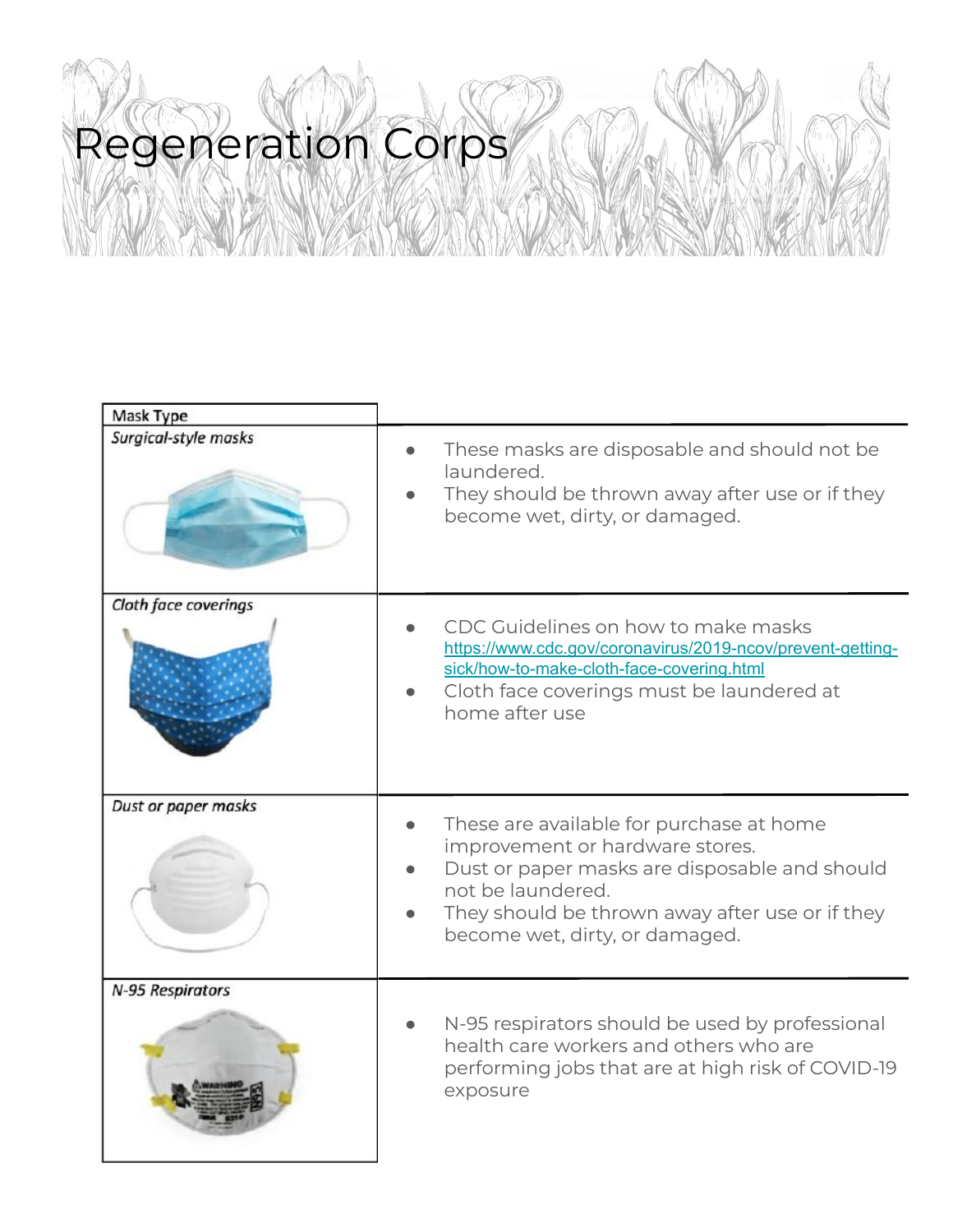### **Regeneration Corps Volunteer Participant Health Check**

All participants must sign below before joining volunteer activities:

\* By entering this Regeneration Corps volunteer project site, you are confirming that you have reviewed your health status and have none of the following symptoms:

- Cough
- Fever or Chills
- Shortness of Breath or Difficulty Breathing
- Fatigue
- Muscle or Body Aches
- Headache
- New Loss of Taste or Smell
- Sore Throat
- Congestion or Runny Nose
- Nausea or Vomiting
- **Diarrhea**

| Name, Email and Phone | Date | Feeling Healthy?<br>(Yes / No) |
|-----------------------|------|--------------------------------|
|                       |      |                                |
|                       |      |                                |
|                       |      |                                |
|                       |      |                                |
|                       |      |                                |
|                       |      |                                |
|                       |      |                                |
|                       |      |                                |
|                       |      |                                |
|                       |      |                                |